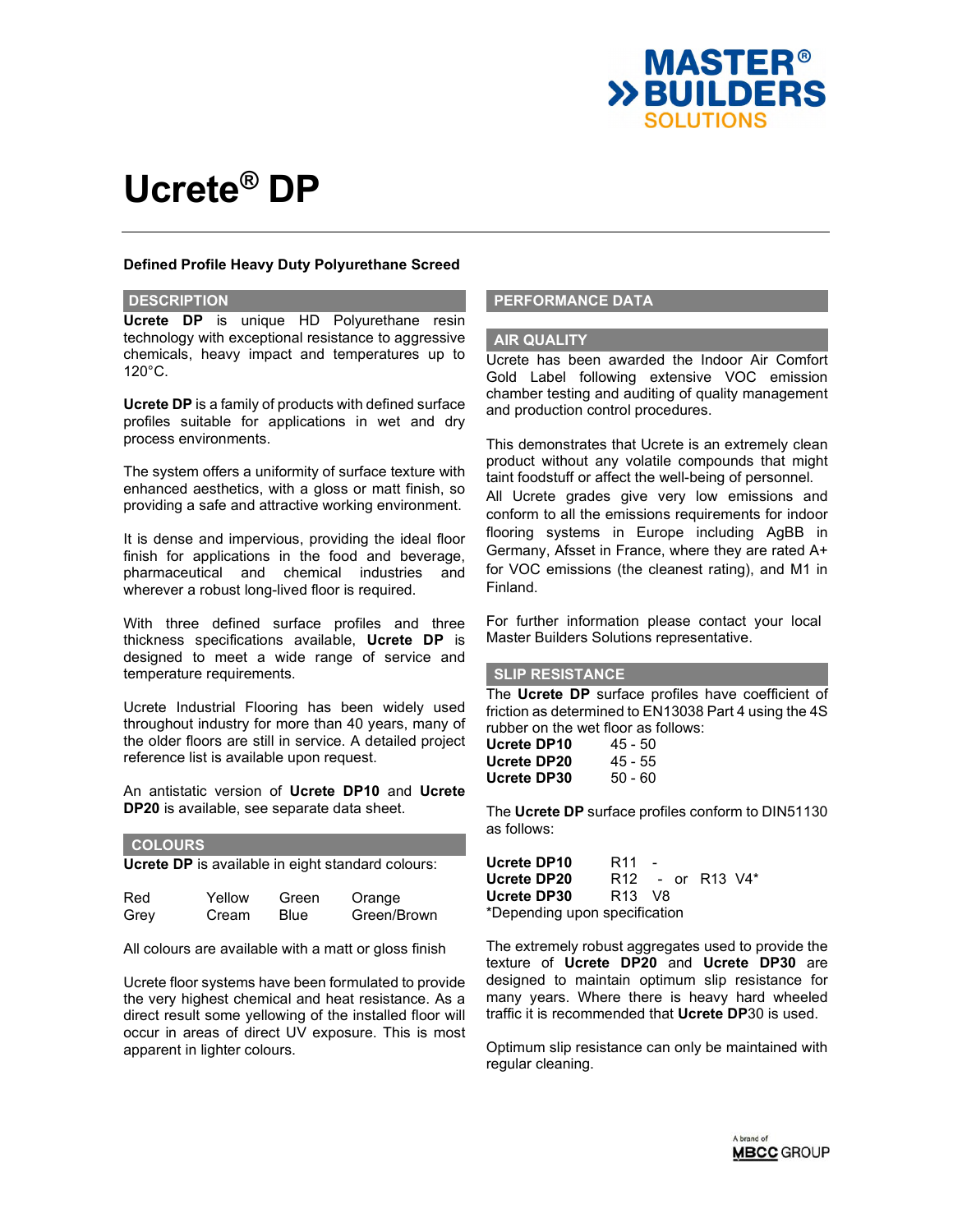

### **TEMPERATURE RESISTANCE**

The **Ucrete DP** resins do not start to soften until temperatures above 130°C are exceeded. 9mm specifications are fully serviceable up to 120°C and suitable for freezer temperatures down to -40°C

Correctly installed **Ucrete DP** at 9mm thickness can withstand regular and routine discharges of boiling water, hot oils and fats.

# **NON-TAINTING**

**Ucrete DP** systems are solvent free and non-tainting from the end of mixing, as tested by Campden Technology Ltd.

## **IMPACT RESISTANCE**

With high mechanical strengths and a low elastic modulus, **Ucrete DP** is very resilient and able to withstand severe impact loads. While no material is indestructible and surface chipping may occur, brittle modes of failure resulting in cracking and disbondment are unknown with Ucrete floors

# **TYPICAL PROPERTIES\***

| Density                                                | 2000 - 2090 kg/m <sup>3</sup> |
|--------------------------------------------------------|-------------------------------|
| Compressive strength (EN13892-2)                       | 48 - 54 MPa                   |
| Tensile strength (BS6319 Part 7)                       | 5 - 7 MPa                     |
| Flexural strength (EN13892-2)                          | 12 - 14 MPa                   |
| Compressive modulus (BS 6319:Part 6)                   | 3250 - 5000 MPa               |
| Adhesive strength to concrete (EN13892-8)              | concrete failure              |
| Coefficient of thermal expansion (ASTM C531:Part 4.05) | 4 x 10-5 °C-1                 |
| Fire Testing (EN13501: Part 1)                         | $B_{FL} - S_1$                |

**Note:** Samples cured for 28 days at 20°C

#### **CHEMICAL RESISTANCE**

**Ucrete DP** offers exceptional resistance to a wide range of chemical aggressors. For example, Ucrete is resistant to the following commonly encountered chemicals:

Acetic Acid, 50%: As spirit vinegar widely used in the food industry, indicative of resistance to vinegar, sauces, etc.

Concentrated Lactic Acid @ 60°C: Indicative of resistance to milk and dairy products.

Oleic Acid, 100% @ 60°C: Representative of the organic acids formed by oxidation of vegetable and animal fats widely encountered in the food industry. Concentrated Citric Acid: As found in citrus fruits and representative of the wider range of fruit acids which can rapidly degrade other resin floors.

Methanol, 100%: Representative of alcohols and the wider range of solvents used in the pharmaceutical industry.

**Ucrete DP** is also resistant to a wide range of mineral oils, salts and inorganic acids, extensive chemical resistance tables are available upon request.

Note: some staining or discolouration may occur with some chemicals, depending upon the nature of the spillage and the standards of housekeeping employed.

## **PERMEABILITY**

**Ucrete DP** exhibits zero absorption when tested to CP.BM2/67/2.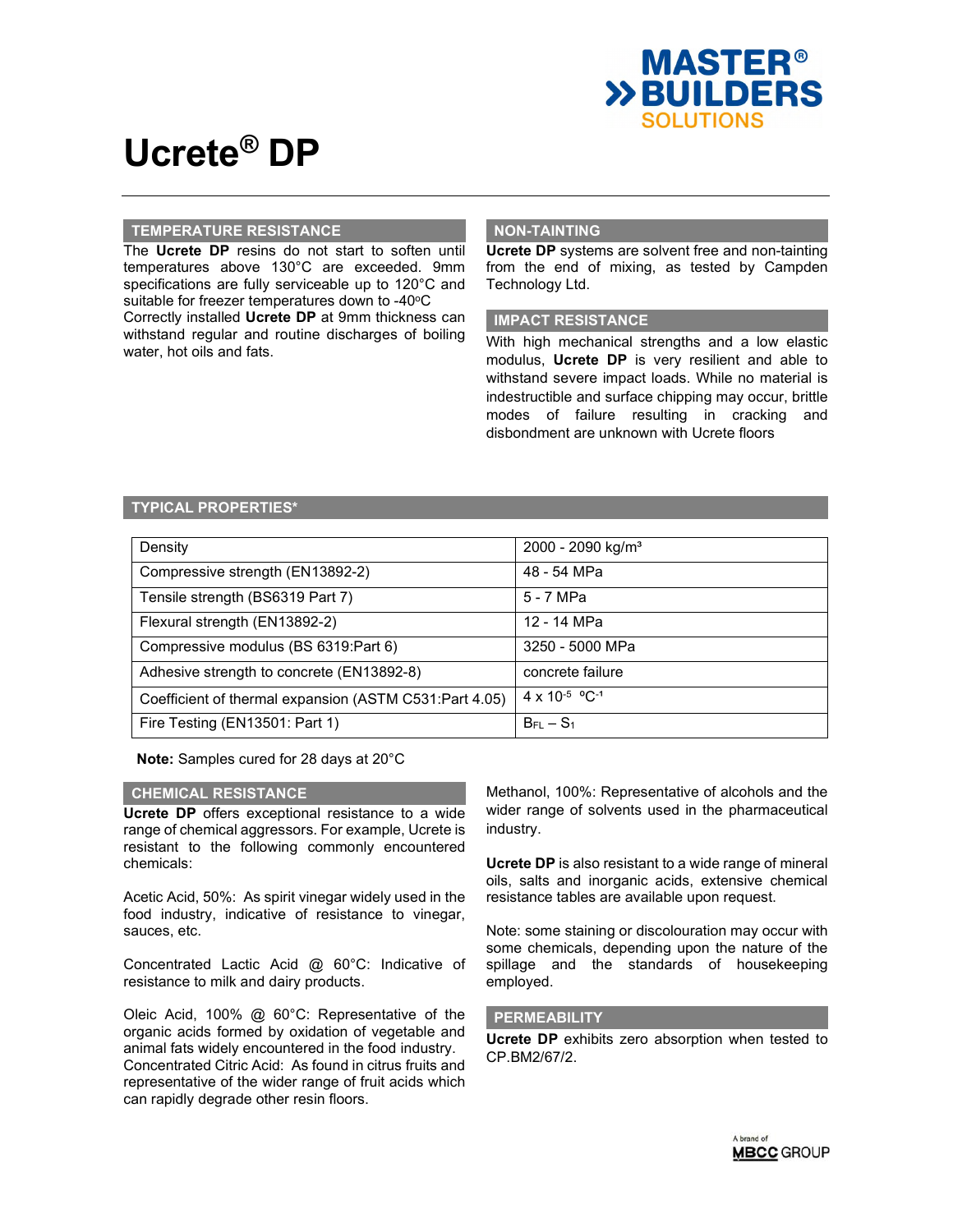

### **SUBSTRATE MOISTURE TOLERANCE**

Ucrete Industrial Flooring is extremely tolerant to residual substrate moisture and can be installed directly onto 7 day old concrete, or onto old good quality concretes with high moisture contents without the use of special primers, provided there is a functioning DPM within the structure.

This enables rapid construction programmes to be maintained and facilitates refurbishment work in wet process areas.

Epoxy surface DPMs should not be used as they soften under high temperature conditions and will lead to floor failure.

#### **SPECIFICATION**

The **Ucrete DP** system consists of three surface textures, **DP10**, **DP20**, and **DP30**, which can be installed at thicknesses of 4, 6 or 9mm depending upon the service conditions.

The specifier should specify the grade and surface texture required, as **Ucrete DP10, Ucrete DP20** or **Ucrete DP30** and the required thickness and whether a gloss or matt finish.

#### For example:

The floor finish shall be **Ucrete DP10/20/30**\* (\*select depending upon required texture), from Master Builders Solutions UK Ltd, of 19 Broad Ground Road, Redditch, Worcestershire, B98 8YP, installed at 4/6/9\*mm (\*select depending on service conditions) with a matt/gloss\* (select as required) finish installed in accordance with the manufacturer's instructions.

\*A 4mm **Ucrete DP** floor is fully resistant to liquid spillage and discharge up to 70ºC. Suitable for freezer temperatures down to -15ºC.

\*A 6mm **Ucrete DP** floor is fully resistant to liquid spillage and discharge up to 80ºC and can be lightly steam cleaned. Suitable for freezer temperatures down to -25ºC.

\*A 9mm **Ucrete DP** floor is fully resistant to high temperature spillage and discharge up to 120ºC and is fully steam cleanable. Suitable for freezer temperatures down to -40ºC.

In extreme thermal shock environments, a welldesigned substrate of good quality concrete is essential.

#### **SUBSTRATE QUALITY**

Concrete substrates should be visibly dry and have a minimum tensile strength of 1.5 MPa.

Refer to the guide 'The Design & Preparation of Substrates for Ucrete Industrial Flooring'

All joints in the substrate concrete subject to movement should be reflected through the Ucrete floor and sealed with a suitable sealant.

### **APPLICATION CONDITIONS**

For best results materials, substrate and air temperature should be in the range 15–25ºC. Whilst **Ucrete DP** will cure out effectively over a wide range of temperatures the optimum appearance and profiles are most readily achieved under good site conditions

Low temperatures will retard the setting and can impair the visual appearance of the floor.

High temperatures will shorten the open time and can impair the appearance of the floor.

#### **CURING**

Normally **Ucrete DP** floors can be put into service within 24 hours even at 8ºC.

#### **CLEANING AND HYGIENE**

Ucrete flooring systems are accredited for use in facilities operating HACCP based food safety systems.

Regular cleaning and maintenance will enhance the life and appearance of any floor.

**Ucrete DP** is cleaned using industry standard cleaning chemicals and equipment. The use of a food industry standard scrubber drier machine is recommended.

Detailed cleaning guidelines are available from your local Master Builders Solutions Construction Chemicals office.